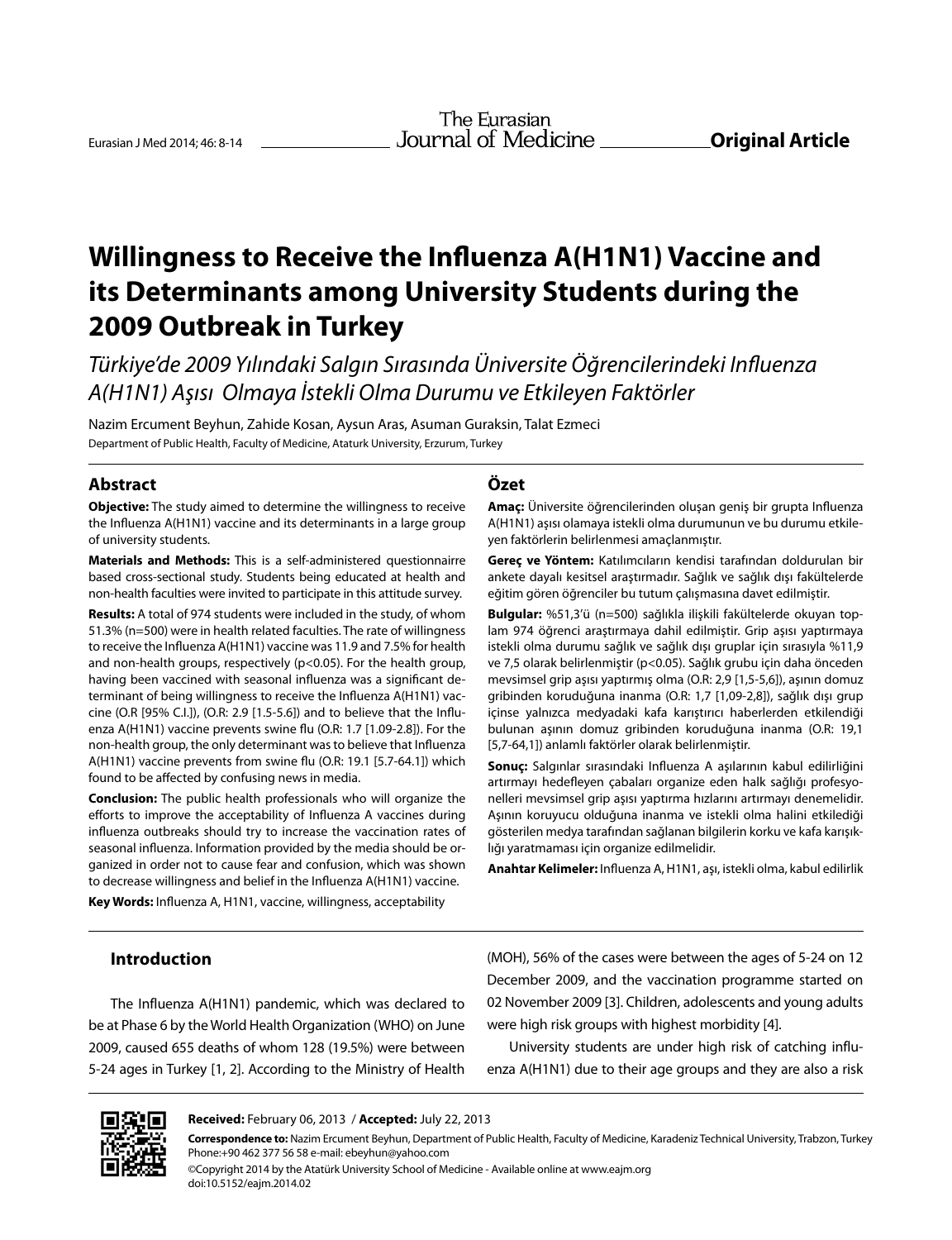group to increase the transmission of the disease in public. The attitudes, beliefs and knowledge of the community which were found to affect the outspread of pandemics as they significantly affect the acceptance of the influenza vaccine and play a key role in evolving of H1N1 pandemics [3, 5, 6].

The aim of this study was to determine the attitudes and knowledge of a large group of university students towards influenza A(H1N1) and their willingness to get vaccinated and its related factors during the 2009 pandemic.

# **Materials and Methods**

This cross-sectional study was done with the participation of the students of Atatürk University, which is one of the largest universities in Turkey and is located in Erzurum province in the eastern part of the country. The university has 19 faculties, five of which are in health related areas.

### **Sampling**

To be a student in health related faculties was accepted as a possible factor and the students were divided into two subgroups (health vs. non-health). An individual sample size was computed for both groups by considering their total number of students. A substitutional 10% excess was also added to each groups' sample size. All of the health related faculties and four of non-health faculties, which were drawn randomly, were included in the study (health group: medicine, dentistry, health sciences, pharmacy; non-health group: engineering, education, fine arts, agriculture). In order to calculate the sample size the formula of  $n=(1.96)^{2}[P^{*}(1-P)]/d^{*}d$  was used with an alpha set of 0.05. After calculating the sample size, the total number of each group was distributed to faculties according to their total student number and sample size of each faculty was distributed to each class according to the number of students.

#### **Data collection**

 The data was collected via structured questionnairres, which were filled in by students during their lectures with the supervision of researchers. The data collection was performed between the dates of 2.12.2009 and 29.02.2010. The questionnairre consisted of 26 questions about demographics, knowledge of H1N1, its vaccine and attitudes towards the H1N1 vaccine. The questions investigating the knowledge were about the infectios agent of swine flu, the way of transmission, symtoms of H1N1, the side effects of H1N1 vaccine, the source of knowledge, the measures that can be taken to avoid from swine flu. We attempted to measure the attitudes of the students with some key questions. These questions are 'does the H1N1 vaccine prevent swine flu?', 'are you willing to receive the H1N1 vaccine?'. Additionally, we asked if the

students have ever been vaccined with a seasonal influenza. There were questions regarding the news in the media about H1N1, the students were asked if they believed the news and did the news cause fear or confusion in their mind.

#### **Statistics**

The statistics were done with Spss 13.0. The Pearson Chi-Square test was used to discover the differences betweeen health and non-health groups. The determinants of willingness to receive the H1N1 vaccine was computed with binary logistic ression analysis (backward stepwise).

## **Ethics**

In order to be fast during outbreak, instead of ethical approval, official permission was provided by the Rectorate of Ataturk University (ref.no:B.30.2.ATA.0.01.00.05/00/2498). It was announced that contribution was voluntary and all the participants were informed about the nature of the study.

## **Results**

A total of 974 students were included in the study, of whom 51.3% (n=500) were at health related faculties. The mean age of the students were 21.0±2.3 (21.1 for the health and 20.9 for the non-health group) and 58.9% (n=574) were women. The percentage of women was higher in the health group (62.6 vs. 55.1, p<0.05).

7.2% (n=70) of the students reported a physician diagnosed chronic disease. The most often reported disease was asthma (3.0%, n=29). Reported egg allergy frequency was 1.1% 15.8% (n=153) stated that they had previously been vaccined with a seasonal influenza vaccine, which was significantly higher for the health group (18.6 vs. 12.7%, Pearson Chi-Square=6.4, p=0.011).

Knowledge of swine flu and the H1N1 vaccine is presented at Table 1.

 The most often used source of knowledge among swine flu was the media (n=770, 79.3%). Students in non-health faculties stated much more use of media to reach knowledge of H1N1 than students in the health area (89.2 vs. 69.8%, Pearson Chi-Square=55.7, p=0.000). To resort to a health establisment to get information about H1N1 was 29.5% (n=286) overall, whereas it was significantly higher for students in the non-health group (42.1 vs. 16.2%, Pearson Chi-Square=77.7, p=0.000). Parents/friends were also an important source of information (20.5%, n=199).

The non-health group reported that they beleived the media news about swine flu more than the health group (28.4 vs. 21.8, Pearson Chi-Square=5.4, p=0.019). 82.5% (n=799) said that information derived from the media caused confusion in their minds and that did not differ between groups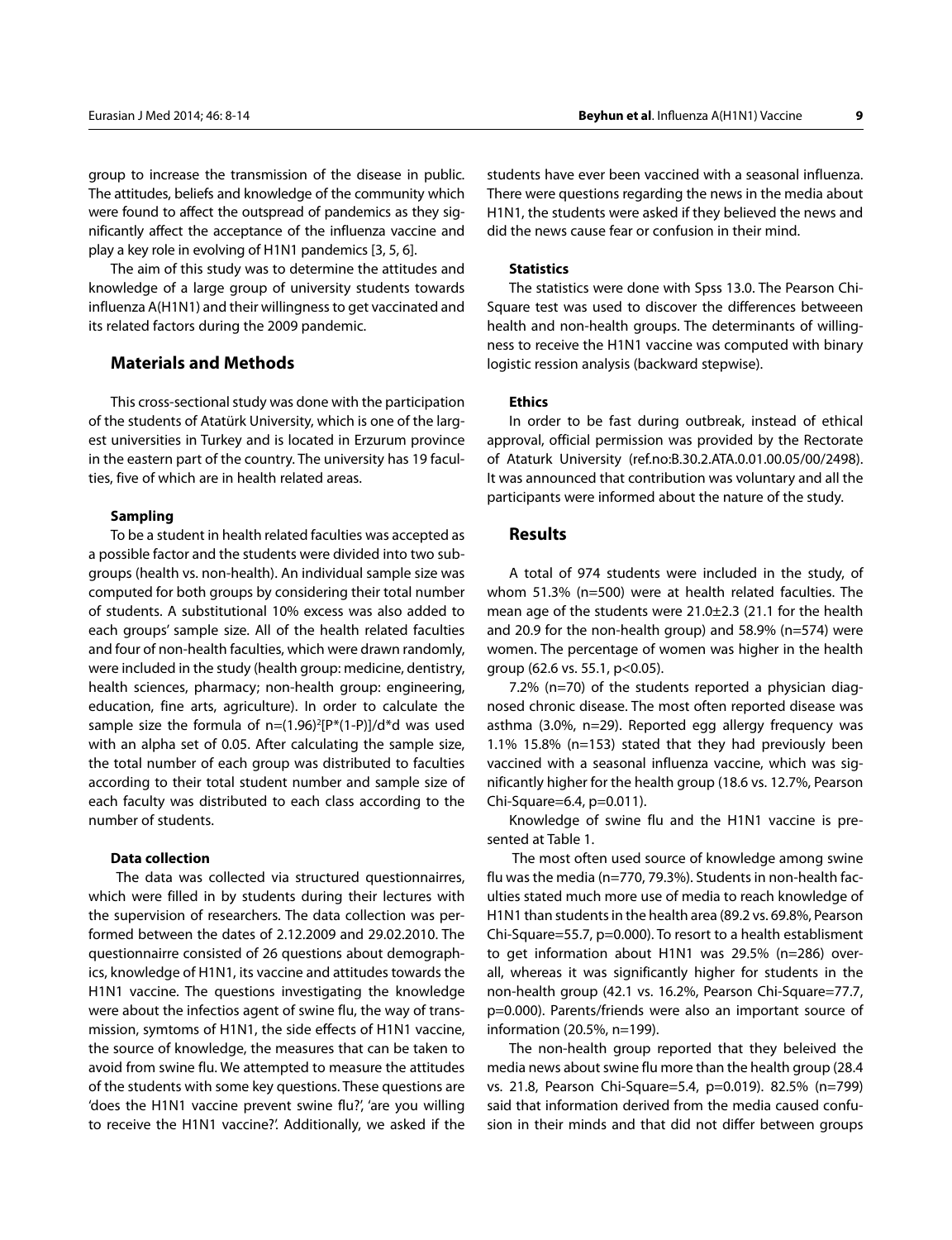# **Table 1. Knowledge of swine flu and the H1N1 vaccine**

|                                              | Health |                | Non-Health               |      | Total |                |              |
|----------------------------------------------|--------|----------------|--------------------------|------|-------|----------------|--------------|
|                                              | n      | $\%$           | n                        | %    | n     | $\%$           | P            |
| The infectious agent of H1N1                 |        |                |                          |      |       |                |              |
| <b>Virus</b>                                 | 483    | 96.6           | 435                      | 91.8 | 918   | 94.3           | $\ast$       |
| <b>Bacteria</b>                              | 10     | 2.0            | 21                       | 4.4  | 31    | 3.2            | ∗            |
| Parasite                                     | 3      | 0.6            | 3                        | 0.6  | 6     | 0.6            |              |
| Swine                                        | 5      | 1.0            | 12                       | 2.5  | 17    | 1.7            |              |
| Fungus                                       |        | $\overline{a}$ | $\overline{\phantom{a}}$ | ÷,   |       | $\overline{a}$ |              |
| <b>Ways of transmission</b>                  |        |                |                          |      |       |                |              |
| Respiration                                  | 412    | 82.4           | 313                      | 66.2 | 725   | 74.5           | i            |
| <b>Droplet</b>                               | 29     | 5.8            | 33                       | 7.0  | 62    | 6.4            |              |
| Touching                                     | 151    | 30.2           | 255                      | 53.9 | 406   | 41.7           | i            |
| Blood                                        | 21     | 4.2            | 25                       | 5.3  | 46    | 4.7            |              |
| Eating pork                                  | 7      | 1.4            | 13                       | 2.7  | 20    | 2.1            |              |
| Kissing                                      | 10     | 2.0            | 33                       | 7.0  | 43    | 4.4            | i            |
| <b>Symptoms of H1N1</b>                      |        |                |                          |      |       |                |              |
| High fever                                   | 492    | 98.4           | 462                      | 97.5 | 954   | 97.9           |              |
| Cough                                        | 291    | 58.2           | 234                      | 49.4 | 525   | 53.9           | $\ast$       |
| Rhinitis                                     | 254    | 50.8           | 190                      | 40.1 | 444   | 45.6           | ∗            |
| Myalgia & arthralgia                         | 340    | 68.0           | 239                      | 50.5 | 579   | 59.5           | i            |
| Fatigue                                      | 452    | 90.4           | 414                      | 87.3 | 866   | 88.9           |              |
| Loss of voice                                | 71     | 14.2           | 26                       | 5.5  | 97    | 10.0           | i.           |
| Headache                                     | 264    | 52.8           | 223                      | 47.0 | 487   | 50.0           |              |
| Humidifier fewer                             | 132    | 26.4           | 125                      | 26.4 | 257   | 26.4           |              |
| Diarrhoea                                    | 301    | 60.2           | 228                      | 48.1 | 529   | 54.3           | i.           |
| Convulsion                                   | 41     | 8.2            | 22                       | 4.6  | 63    | 6.5            | $\ast$       |
| Side effects of the H1N1 vaccine             |        |                |                          |      |       |                |              |
| The oedema in the field of injection         | 209    | 45.9           | 89                       | 22.5 | 298   | 35.0           | i            |
| Erytema                                      | 303    | 66.4           | 150                      | 37.7 | 453   | 53.0           | i            |
| <b>Breathlessness</b>                        | 108    | 23.7           | 58                       | 14.6 | 166   | 19.5           | ₩            |
| High fever                                   | 212    | 46.5           | 146                      | 36.9 | 358   | 42.0           | $\ast$       |
| Guillan Barre Syn.                           | 114    | 25.1           | 40                       | 10.1 | 154   | 18.1           | i.           |
| Ensephalitis                                 | 83     | 18.2           | 69                       | 17.4 | 152   | 17.9           |              |
| Convulsion                                   | 58     | 12.7           | 43                       | 10.9 | 101   | 11.9           |              |
| Sepsis                                       | 45     | 9.9            | 19                       | 4.8  | 64    | 7.5            | $\ast$       |
| Toksic shock syn.                            | 95     | 20.9           | 40                       | 10.1 | 135   | 15.9           | $\mathbf{i}$ |
| Pearson Chi-Square Test, *=p<0.05, j=p<0.001 |        |                |                          |      |       |                |              |

(h vs, n-h, 80.9 vs. 84.1%, Pearson Chi-Square=1.6, p=0.197). Significantly higher percentage of non-health group reported that news appearing in the media caused fear (61.3 vs. 51.95, Pearson Chi-Square=8.5, p=0.003).

In the case of any symptom referring flu or flu like illness, 82.1% (n=777) stated that they would resort to a doctor, which was higher for the non-health group (h vs. n-h, 76.0 vs., 88.4%). The students in the health group tend to take pills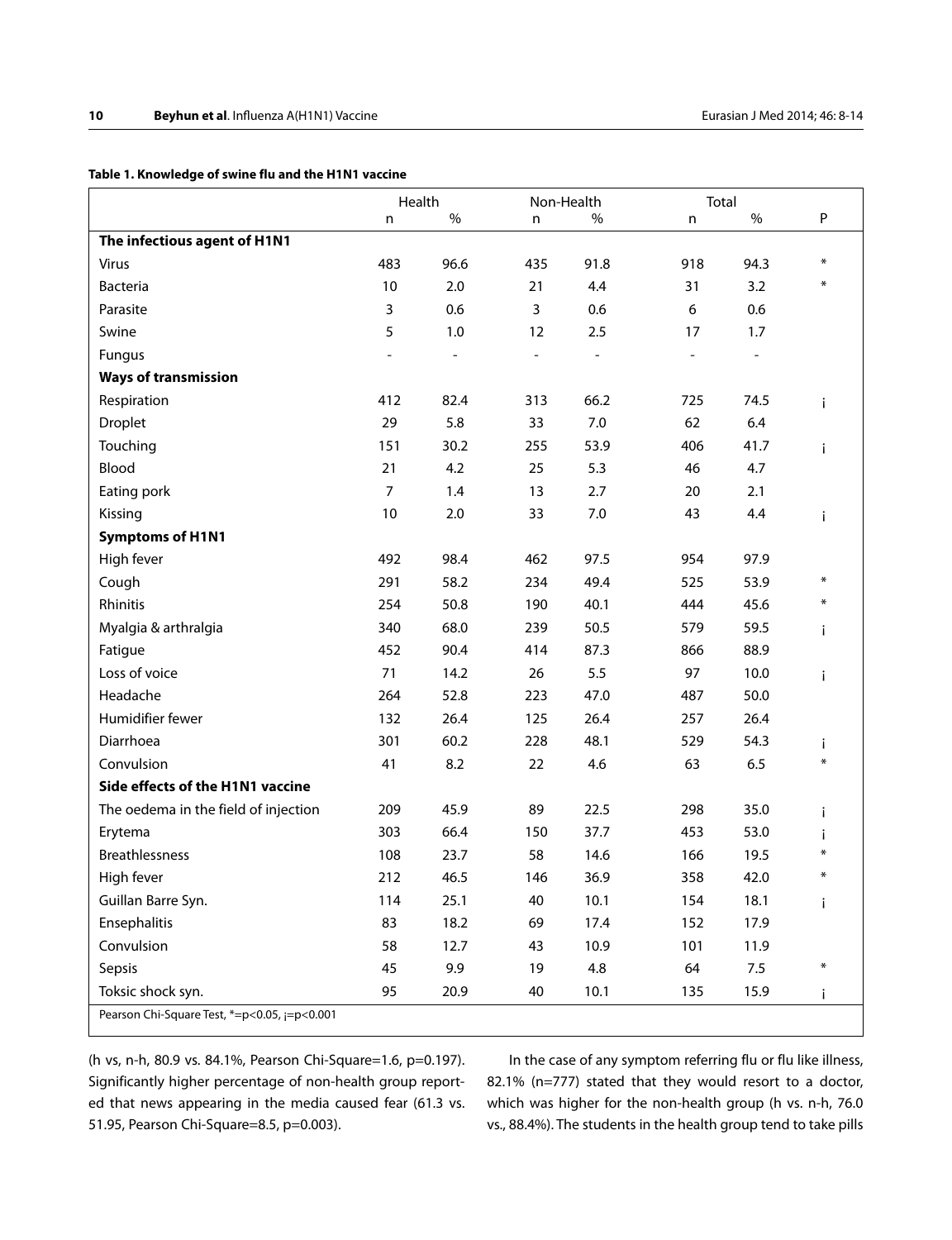the non-health group (Pearson Chi-Square=27.2, p=0.000). Hand washing (95.9%, n=929), using face masks (66.1%, n=643), isolation of sick people (67.3%, n=654), adequate nutrition (79.4%, n=772), abstaining from being in public places (50.2%, n=488), using antibiotics (5.0%, n=49) were expressed as measures to aviod H1N1. Using face masks (74.5 vs. 57.2%), isolation of sick people (70.9 vs. 63.4%), adequate nutrition (83.6 vs. 75.1%) and abstaining from being in public places (54.3 vs. 45.9%) are stated significantly higher by the health group compared to the non-health group (p<0.05 for each). There was no significant difference in hand washing (96.0 vs. 94.9%) and using antibiotics (5.8 vs. 4.2%) (p>0.05 for each).

9.8% (n=94) were willing to receive the H1N1 vaccine, while 62.7% (n=599) did not want the H1N1 vaccine and 27.5% (n=263) were undecided. The proportion of students who were willing to receive the H1N1 vaccine was higher in the health group (11.9 vs. 7.5%), whereas those undecided were higher in the non-health group (n-h vs. h, 30.7 vs. 24.2%) (Pearson Chi-Square=8.7, p=0.013). 38.0% (n=370) of the students thought that the H1N1 vaccine prevents him/her from swine flu (h vs. n-h, 44.2 vs. 38.1%, Pearson Chi-Square=3.4, p=0.065). 7.9% of the students (n=77) did not answer the related question "does the H1N1 vaccine prevent swine flu".

The attitudes of the students towards receiving the vaccine in relation to beliefs towards the vaccine are shown in Figure 1. 21.7% (n=80) of the students who believed in the



*Figure 1. Willingness to receive the H1N1 vaccine according to belief in the H1N1 vaccine (Does the H1N1 vaccine prevent swine flu?).*

H1N1 vaccine were willing to be vaccined, while it was 1.9% (n=10) for students who did not think that the H1N1 vaccine prevents swine flu. 69.9% (n=391) of the students who were not willing to be vaccined did not believe in the H1N1 vaccine. 32.8% of the students who believed in the H1N1 vaccine were undecided to be get vaccined (Pearson Chi-Square=121.2, p=0.000).

The most common reason for not being willing to receive the vaccine was the unreliability of the vaccine (22.0%, n=165) and side effects (20.3%, n=152), respectively. 8.8% (n=66) said that they did not want the H1N1 vaccine because of confusing news in the media. 24.0% (n=136) of the students who did not want to get the H1N1 vaccine and 15.2% (n=26) of the undecided students stated that the H1N1 vaccine is not reliable.

The determinants of willingness to receive the H1N1 vaccine are shown in Table 2.

# **Discussion**

In order to manage and organize an infectious disease outbreak, the knowledge and attitudes of target groups towards related disease and its vaccine if available should be known. The 2009 Influenza A(H1N1) was an opportunity for public health professionals to understand the determinants of responses to pandemics and vaccine uptake [7]. The Influenza A(H1N1) pandemi occured during 2009, which was announced to be in the post-pandemic period by WHO on August 2010 affected mostly children and young adults differently from seasonal influenza [8]. This cross-sectional study was conducted in order to understand their attitudes and knowledge towards the Influenza A(H1N1) vaccine with the participation of university students who were belong to risky population and guide public health professionals in the management of future influenza pandemics.

Most of the students knew the infectious agent was a virus like similar ones [9, 10]. Breathing was known as the most familiar way of transmission of H1N1, although the term 'droplet' was also almost unknown for the health group. The level of knowledge about the symptoms of the disease was not good enough, except for high fever and fatique. Hand washing was the most reported measure like other studies, although Griffiths et al. showed that student responsiveness to H1N1 pandemics and sensitivity towards these measures like hand washing may differ from country to country [11-13]. However, there was an approximately 5.0% antibiotic usage for both groups, which is not appropriate. The low level of knowledge towards H1N1 of the health group students who shall be a reliable source of knowledge for the public derives a necessity of education and training.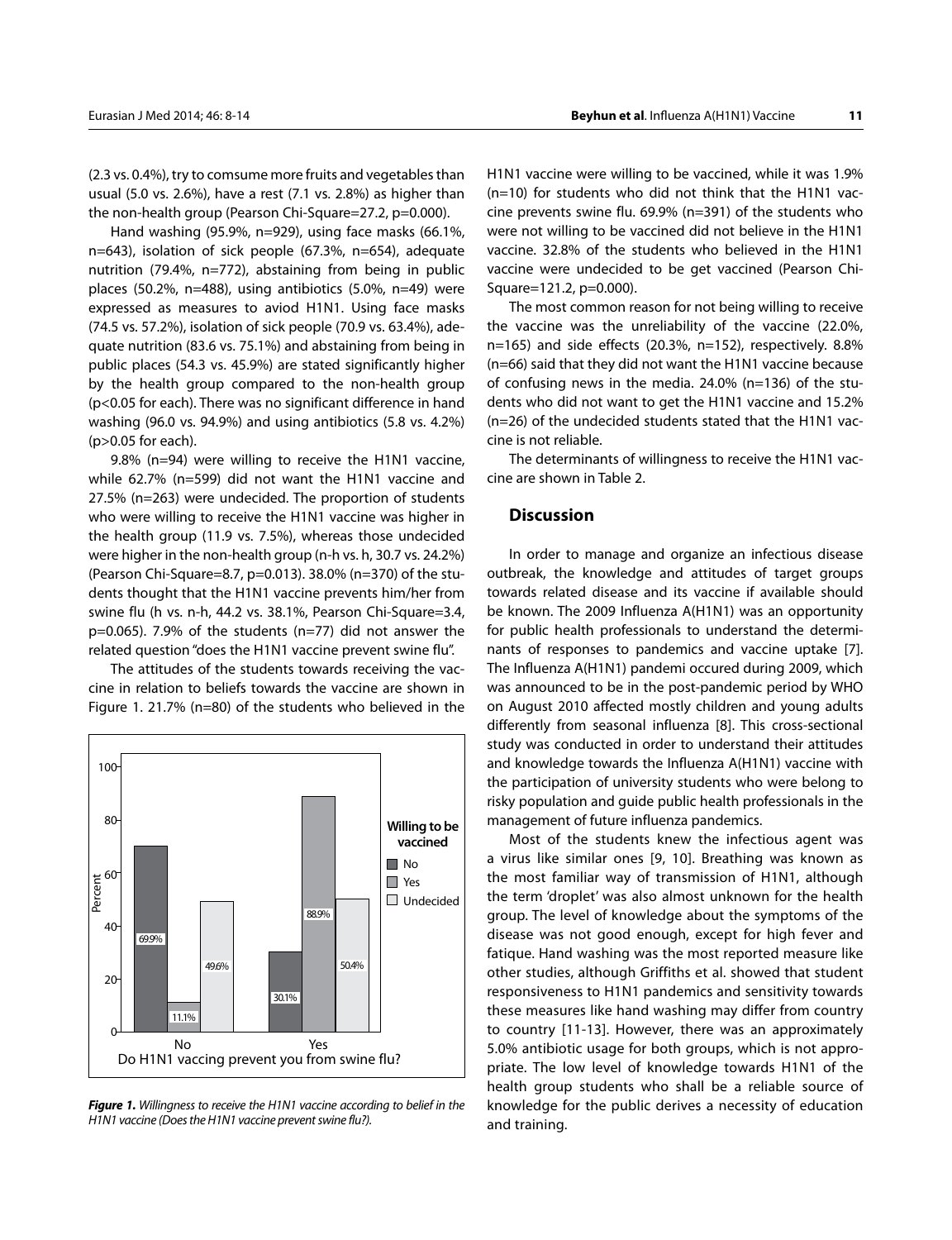|                                                                                                                                                                                                                                                                                                               |         | Health         |       |      | Non-health   |       |  |  |
|---------------------------------------------------------------------------------------------------------------------------------------------------------------------------------------------------------------------------------------------------------------------------------------------------------------|---------|----------------|-------|------|--------------|-------|--|--|
|                                                                                                                                                                                                                                                                                                               | O.R     | 95% C.I        | p     | O.R  | 95% C.I      | р     |  |  |
| Does the H1N1 vaccine prevent swine flu?                                                                                                                                                                                                                                                                      |         |                |       |      |              |       |  |  |
| No (ref)                                                                                                                                                                                                                                                                                                      |         |                |       |      |              |       |  |  |
| Yes                                                                                                                                                                                                                                                                                                           | 11.1    | 4.8-25.7 0.000 |       | 19.1 | $5.7 - 64.1$ | 0.000 |  |  |
| Have you ever been vaccined with a seasonal influenza vaccine?                                                                                                                                                                                                                                                |         |                |       |      |              |       |  |  |
| No (ref)                                                                                                                                                                                                                                                                                                      |         |                |       |      |              |       |  |  |
| Yes                                                                                                                                                                                                                                                                                                           | 2.9     | $1.5 - 5.6$    | 0.002 |      |              |       |  |  |
| Does the news in the media about swine flu cause fear?                                                                                                                                                                                                                                                        |         |                |       |      |              |       |  |  |
| Yes (ref)                                                                                                                                                                                                                                                                                                     |         |                |       |      |              |       |  |  |
| No                                                                                                                                                                                                                                                                                                            | $2.5\,$ | $1.3 - 4.7$    | 0.004 |      |              |       |  |  |
| If a student beleived that the Influenza A(H1N1) vaccine prevents swine flu then they were willing<br>to get the vaccine (O.R: 11.1 for the health and O.R: 19.1 for the non-health group, p=0.000 for each<br>group). The determinants of believing in the Influenza A(H1N1) vaccine is presented in Table 3 |         |                |       |      |              |       |  |  |

**Table 2. Determinants of willingness to receive the H1N1 vaccine with binary logistic regression**

#### **Table 3. Determinants of believing in the H1N1 vaccine (does the H1N1 vaccine prevent swine flu?) with binary logistic regression**

|                                                                | Health |                |   |     | Non-health   |       |  |
|----------------------------------------------------------------|--------|----------------|---|-----|--------------|-------|--|
|                                                                | O.R    | 95% C.I        | p | O.R | 95% C.I      | р     |  |
| Have you ever been vaccined with a seasonal influenza vaccine? |        |                |   |     |              |       |  |
| No (ref)                                                       |        |                |   |     |              |       |  |
| Yes                                                            | 1.7    | 1.09-2.8 0.020 |   |     |              |       |  |
| Does the news in the media about swine flu cause confusion?    |        |                |   |     |              |       |  |
| Yes (ref)                                                      |        |                |   |     |              |       |  |
| No                                                             |        |                |   | 2.1 | $1.2 - 3.6$  | 0.004 |  |
| Media as a source of information                               |        |                |   |     |              |       |  |
| No (ref)                                                       |        |                |   |     |              |       |  |
| Yes                                                            |        |                |   | 0.5 | $0.3 - 1.05$ | 0.072 |  |

The willingness to receive the Influenza A(H1N1) vaccine was quite low in our study like other studies in Turkey, although lower than studies in other countries, especially for the health group compared to international health proffesionals [3, 5, 10, 14-16]. Additionally, a considerable proportion of the study group was undecided. Most of the students who were not willing to be vaccinated did not beleive that the vaccine prevents swine flu. In this study, the unreliability and side effects were the main reasons for unwillingness. That was similar to other surveys, apart from the study of Jaramillo AE et al [3, 14-16]. One of an interesting results of our study was the effect of the media on the attitudes of students. The media was determined to be most often used information resource of the H1N1 vaccine and also a source of fear and confusion as discussed worldwide [3, 4, 6, 17, 18].

If a student believed that the influenza A(H1N1) vaccine prevents swine flu, he/she was significantly more willing to receive the vaccine than students who did not believe in the vaccine (O.R: 11.1 for the health and O.R: 19.1 for the nonhealth group, p=0.000 for each group). That was the only determinant for the non-health group. Wong LP et al. [5] found a similar result, although Ozer et al. [19] reported a differential one for pregnant women. Interestingly, the students who reported that the news in the media causes confusion were less likely to believe in the vaccine, which was the main determinant of willingness.

For the health group, one of the significant determinants of willingness to receive the Influenza A(H1N1) vaccine was previously being vaccined against seasonal influenza (O.R: 2.9 [1.5-5.6]).This result was similar to the study of Pfeil A et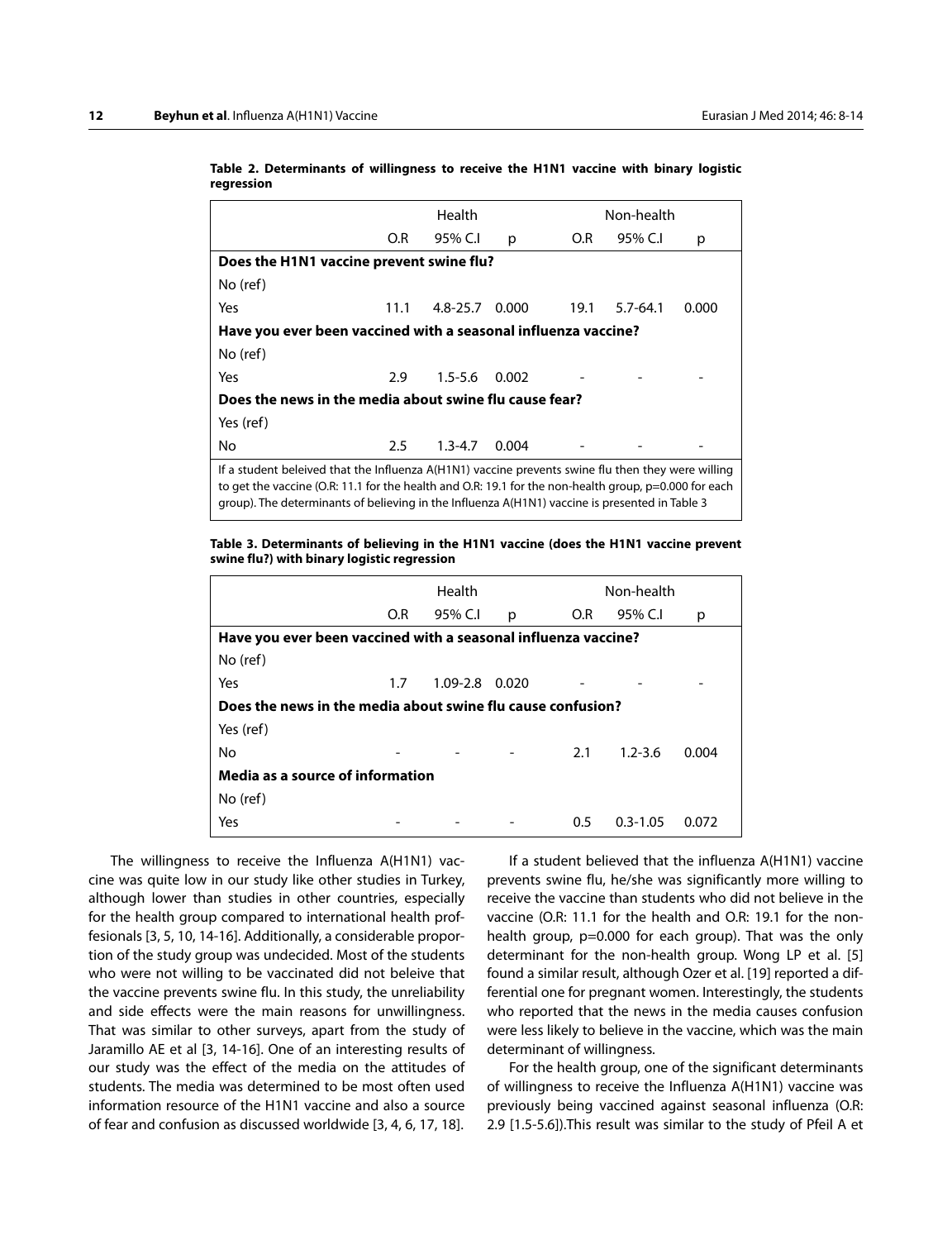al [20, 21]. Like willingness, it was determined that seasonal influenza was also an important factor to beleive in the vaccine. Efforts to improve seasonal influenza vaccination coverage are seen to be the key point to enhance the vaccination rates during ınfluenza A outbreaks. Next to seasonal influenza vaccination, the efforts to remove the media from being a source of fear were determinants of willingness to receive the vaccine. That was an interesting and unexpected result. Lack of knowledge of H1N1 may lead to such fear of the news in the media. We expected this result for the non-health group. This dramatic result should be evaluated and the education level of students must be improved with increased efforts, as they must be the sources of reliable information.

Another interesting point was whether the vaccine had been provided with a cost. While Lau et al. [22] found that the cost of the Influenza A(H1N1) was a barrier to be willing to receive the vaccine, we determined this low rate although it was announced that the H1N1 vaccine was free of charge.

There were some limitations of our study. First, during the data collection period the vaccination campaign had begun but pregnant women, children under the age of two, health workers and chronically ill patients were given priority and it was not widened to the entire age groups. Therefore, we could not ask the students directly to be vaccined and investigate only the willingness. Additionally, we did not ask deeply the reasons for unreliability. A qualitative study added to a questionnairre based survey will be more useful for future studies.

The public health professionals who will organize and plan the efforts to improve the acceptability of Influenza A vaccines during influenza outbreaks should try to increase the vaccination rates of seasonal influenza, especially for students in health related faculties who are accepted to be reliable sources of information. Additionally, the debates and information provided by the media should be organized in order not to cause fear and confusion, which were shown to decrease willingness and belief in the Influenza A(H1N1) vaccine.

**Conflict of Interest**: No conflict of interest was declared by the authors.

**Peer-review:** Externally peer-reviewed.

**Informed Consent:** Written informed consent was obtained from patients who participated in this study.

**Author Contributions:** Concept - N.E.B.; Design - N.E.B., Z.K., A.A., A.G., T.E.; Supervision - N.E.B.; Materials - N.E.B., Z.K., A.A., A.G., T.E.; Data Collection and/or Processing - A.A., Z.K.; Analysis and/or Interpretation - N.E.B.; Literature Review - N.E.B; Writer - N.E.B.; Critical Review - N.E.B.

**Financial Disclosure:** The authors declared that this study has received no financial support.

# **References**

- 1. Chan M. World at the start of 2009 influenza pandemic. Statement to the pres by WHO Director-General. Geneva: WHO; 2009.
- 2. Ministry of Health of Turkey. Most Recent Situation of Pandemics. [http://www.grip.gov.tr/index.php?option=com\\_](http://www.grip.gov.tr/index.php?option=com_content&view=article&id=684:olumler&catid=135:uelkemzde-son-durum&Itemid=526) [content&view=article&id=684:olumler&catid=135:uelkemzde](http://www.grip.gov.tr/index.php?option=com_content&view=article&id=684:olumler&catid=135:uelkemzde-son-durum&Itemid=526)[son-durum&Itemid=526.](http://www.grip.gov.tr/index.php?option=com_content&view=article&id=684:olumler&catid=135:uelkemzde-son-durum&Itemid=526) Date last accessed: April 8 2011.
- 3. Akan H, Gurol Y, Izbirak G, et al. Knowledge and attitudes of university students toward pandemic influenza: a cross-sectional study from Turkey. BMC Public Health 2010; 10: 413. **[\[CrossRef\]](http://dx.doi.org/10.1186/1471-2458-10-413)**
- 4. Lessons learnt from pandemic A(H1N1) 2009 influenza vaccination. Highlights of a European workshop in Brussels (22 March 2010). Vaccine 2011; 29: 370-7. **[\[CrossRef\]](http://dx.doi.org/10.1016/j.vaccine.2010.10.079)**
- 5. Wong LP, Sam IC. Factors influencing the uptake of 2009 H1N1 influenza vaccine in a multiethnic Asian population. Vaccine 2010; 28: 4499-505. **[[CrossRef]( http://dx.doi.org/10.1016/j.vaccine.2010.04.043 )]**
- 6. Fabry P, Gagneur A, Pasquier JC. Determinants of A (H1N1) vaccination: cross-sectional study in a population of pregnant woman in Quebec. Vaccine. 2011; 29: 1824-9. **[\[CrossRef\]](http://dx.doi.org/10.1016/j.vaccine.2010.12.109)**
- 7. Hsu LY, Heng DM, Leo YS. The influenza A (H1N1) pandemic in Singapore. Ann Acad Med Singapore 2010; 39: 265-72.
- 8. WHO.H1N1 in post-pandemic period. Director-general's opening statement at virtual press conference. 2010.
- 9. Balkhy HH, Abolfotouh M, Al-Hathlool R, Al-Jumah MA. Awareness, attitudes, and practices related to the swine influenza pandemic among the Saudi Public. BMC Infect Dis 2010; 10: 42. **[[CrossRef](http://dx.doi.org/10.1186/1471-2334-10-42)]**
- 10. Bults M, Beaujean DJ, De Zwart O, et al. Perceived risk, anxiety, and behavioural responses of the general public during the early phase of the Influenza A (H1N1) pandemic in the Netherlands: results of three consecutive online surveys. BMC Public Health 2011; 11: 2. **[\[CrossRef\]](http://dx.doi.org/10.1186/1471-2458-11-2)**
- 11. Park JH, Cheong HK, Son DY, Kim SU, Ha CM. Perceptions and behaviors related to hand hygiene for the prevention of H1N1 influenza transmission among Korean University students during the peak pandemic period. BMC Infect Dis 2010; 10: 222. **[\[CrossRef](http://dx.doi.org/10.1186/1471-2334-10-222)]**
- 12. Mitchell T, Dee DL, Phares CR, et al. Non-pharmaceutical interventions during an outbreak of 2009 pandemic influenza A(H1N1) virus infection at a large public university, april-May 2009. Clin Infect Dis 2011; 1: 138-45. **[[CrossRef](http://dx.doi.org/10.1093/cid/ciq056)]**
- 13. Griffiths SM, Wong AH, Kim JH, Yung TKC, Lau JTF. Influence of country of study on student responsiveness to the H1N1 pandemic. Public Health 2010; 124: 460-6. **[[CrossRef](http://dx.doi.org/10.1016/j.puhe.2010.03.027)]**
- 14. Esteves-Jaramillo A, Omer SB, Gonzalez-Diaz E, et al. Acceptance of a vaccine against novel Influenza A(H1N1) virus among health care workers in two major cities in Mexico. Arch Med Res 2009; 40: 705-11. **[\[CrossRef\]](http://dx.doi.org/10.1016/j.arcmed.2010.01.004)**
- 15. Dube E, Fannie D, Vladimir G, et al. A(H1N1) pandemic influenza and its prevention by vaccination: paediatricians' opinions before and after the beginning of the vaccination campaign. BMC Public Health 2011; 11: 128. **[\[CrossRef\]](http://dx.doi.org/10.1186/1471-2458-11-128)**
- 16. Thoon KC, Chong CY. Survey of healthcare workers' attitudes, beliefs and willingness to receive the 2009 pandemic influenza A(H1N1) vaccine and the impact of educational campaigns. Ann Acad Med Singapore 2010; 39: 307-6.